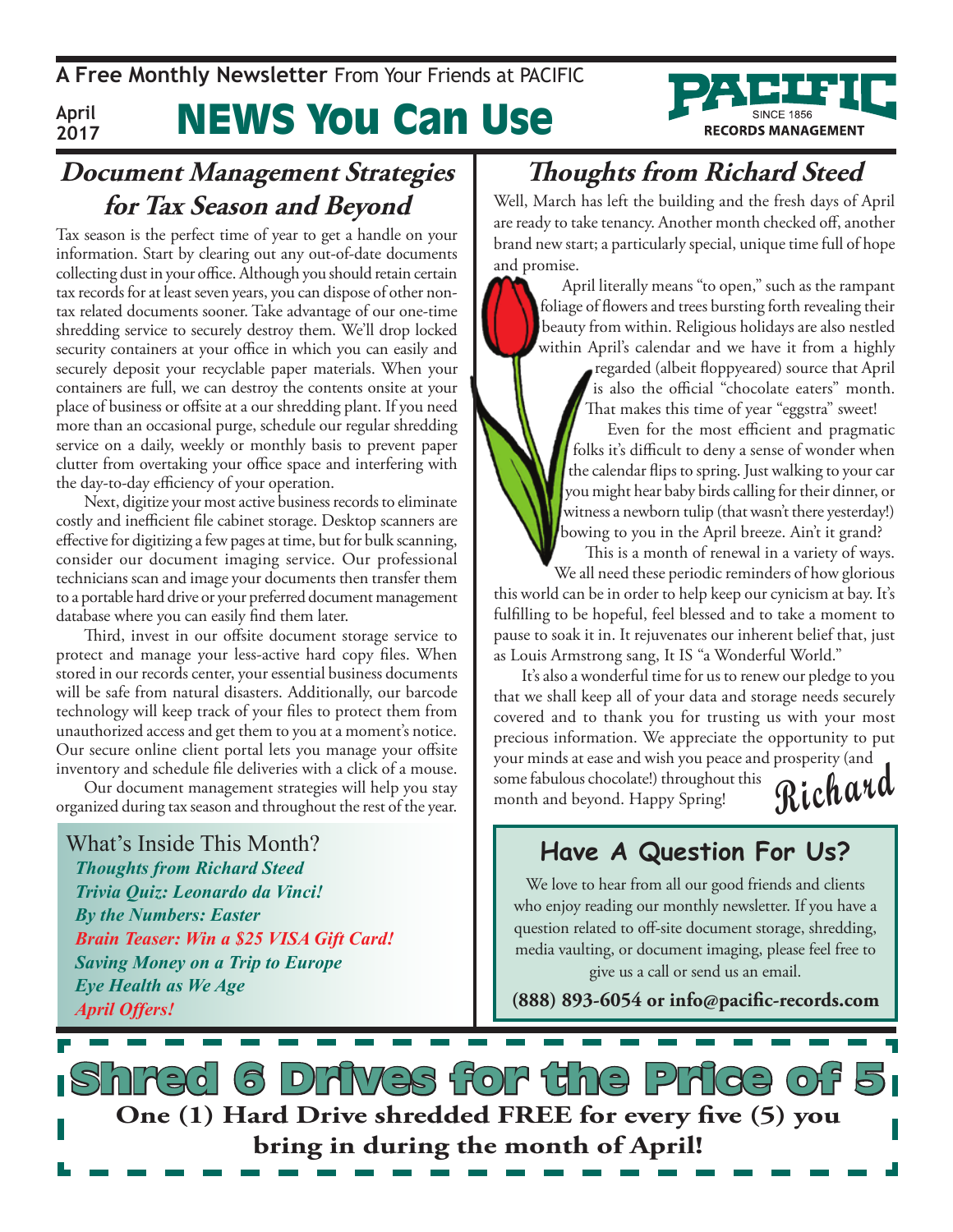### **April Service Awards** Celebrating Pacific Employee Anniversaries **14 years** Jerry Pineda **13 years** Cara Decluisin VanDeGrift **10 years** Sanjay Prasad **Trivia Quiz: Leonardo da Vinci!**

Leonardo da Vinci was born on April 15, 1452, in Vinci, Tuscany. To celebrate his birthday, try your hand at this Leonardo trivia quiz.

- 1. How many paintings of Leonardo da Vinci survive today?
- 2. Leonardo was one of the first artists in Italy to use oil paints. What was in use before that?
- 3. How many times was Leonardo married?
- 4. What type of food did Leonardo not eat?
- 5. What part of Leonardo's body did anthropologists piece together?
- 6. The man who commissioned the Mona Lisa never received his painting. Why not?
- 7. Where is the Mona Lisa now?
- 8. What is unique about the way Leonardo wrote notes in his notebook?
- 9. What did Leonard do so that he could understand human anatomy better to create more life-like works?
- 10. Leonard died in 1519 while being held in whose arms? *Answers at the bottom of page 4!*

### **By the Numbers: Easter**

Americans spend over \$14 billion on Easter-related goods each year, with 15 percent of consumers reporting that they will buy at least some of those goods online.

- When taking a bite into a chocolate bunny, 76 percent of Americans prefer to bite into the ears first. Five percent eat the feet first, while four percent chew on the tail first.
- Each Easter season, Americans buy more than 700 million marshmallow Peeps, making them the most popular non-chocolate Easter candy.
- Almost 20 percent of Americans do not celebrate Easter at all.
- Sixteen billion jelly beans are made for Easter, enough to circle the globe nearly three times.

### **April Holidays and Events**

- **Daily Observances:**
	- 1 April Fool's Day
	- 1 International Fun at Work Day
	- 1 International Tatting Day
	- 2 Children's Book Day
	- 3 World Party Day
	- 4 World Rat Day
	- 5 Go for Broke Day
	- 6 Plan Your Epitaph Day
	- 7 World Health Day
	- 8 Draw a Picture of a Bird Day
	- 9 Name Yourself Day
	- 9 Winston Churchill Day
	- 10 Golfer's Day
	- 11 Eight Track Tape Day
	- 12 Russian Cosmonaut Day
	- 13 Scrabble Day
	- 14 International Moment of Laughter Day
	- 14 Reach as High as You Can Day
	- 15 Titanic Remembrance Day
	- 16 Easter
	- 17 Bat Appreciation Day
	- 17 Dyngus Day (always the Monday after Easter!)
	- 17 Patriot's Day
	- 18 International Juggler's Day
	- 19 National Garlic Day
	- 20 Volunteer Recognition Day
	- 21 Kindergarten Day
	- 22 Girl Scout Leader Day
	- 23 Lover's Day
	- 23 World Laboratory Day
	- 24 Pig in a Blanket Day
	- 25 World Penguin Day
	- 26 Hug an Australian Day
	- 27 Babe Ruth Day
	- 27 Take Your Daughter to Work
	- 28 Arbor Day
	- 28 International Astronomy Day
	- 29 Greenery Day
	- 29 National Shrimp Scampi Day
	- 30 Hairstyle Appreciation Day
	- 30 National Honesty Day

#### **Monthly Observances::**

National Humor Month International Guitar Month Keep America Beautiful Month Lawn and Garden Month National Kite Month National Poetry Month National Pecan Month

The material contained in this newsletter is for informational purposes only and is based upon sources believed to be reliable and authoritative; however, it has not been independently verified by us. This newsletter should not be construed as offering professional advice. For guidance on a specific matter, please consult a qualified professional.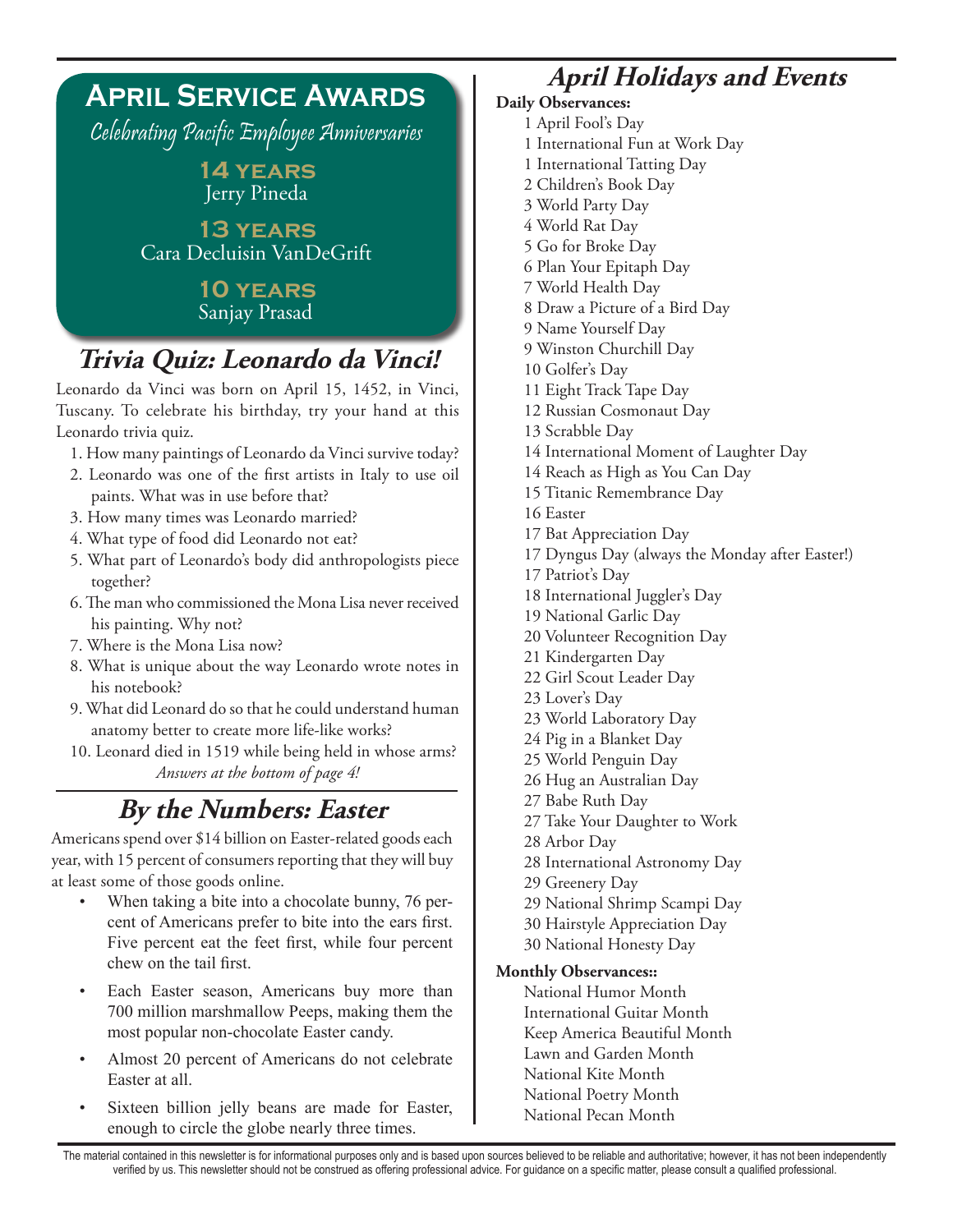### PacBlog **How a Scheduled Shredding Program Helps Your Business**

PacBlog is the monthly web log of Pacific Records Storage To read this month's installment, please click the title below.

#### https://pacific-records.com/scheduledshredding-program-helps-business

You may also access the PacBlog at the URL below. There you will find this month's installment along with archives of previous installments.

**http://pacific-records.com/category/pacnews**

### **Quick Tips: Organizing**

One simple way to improve kitchen organization is to identify which items you use most. When you do this, you can store these items more efficiently. Things that you use every day should be placed no lower than knee height and no higher than about ten inches above your head. Use the lowest level and highest spots for those items that you use infrequently. Any heavy items should be stored on the lowest shelves.

### **Do You Want To Win A \$25 VISA Gift Card?**



Each month we'll give you a

new challenge of some type. All those who reply with a correct answer are eligible to win. At the end of the month we'll draw a lucky name.

Here is this month's challenge: **Last Month's Answer to:** *Why did the boy throw butter out of his window?* How did the Vikings send secret messages?

**Last month's Winner:** He wanted to see a butterfly.

#### **April M. Armendariz Dowling Aaron Incorporated**

Email your answer to **info@pacific-records.com**

### **Green Living: Save Water and \$\$**

As individuals, there are so many things we can do to reduce our water consumption and save cash in the process too! Here are some brief and simple tips most of us can apply:

- Turn off the tap while brushing you teeth
- Turn off the tap while shaving
- Take shorter showers, and use less pressure
- Install a water saving shower head under  $$10$
- Ensure taps, water pipes and hose connections don't drip
- Fill a dishwasher completely before running it
- Set washing machines at the lowest possible water level for the load
- Install rainwater tanks or even just a small rain barrel
- Use greywater from sinks and washing machines to water the garden
- Use low water car washes, or, better yet, wash your car in the rain!
- Check toilets for leaks.
- Install tap aerators
- Wash veggies in a sink partially filled with water instead of under a running tap
- Water gardens just after sunrise or just after sunset to reduce evaporation
- Mulch gardens to reduce watering requirements
- Install drip irrigation systems



"I'm tellin' ya, business survival today is all about connections and networking."

# **3 months FREE secure Destruction service**

*Get 3 months of free Secure Destruction service when you sign up for a new Secure Destruction account with a one-year agreement. Just mention this coupon! Email info@pacific-records.com for more information.*